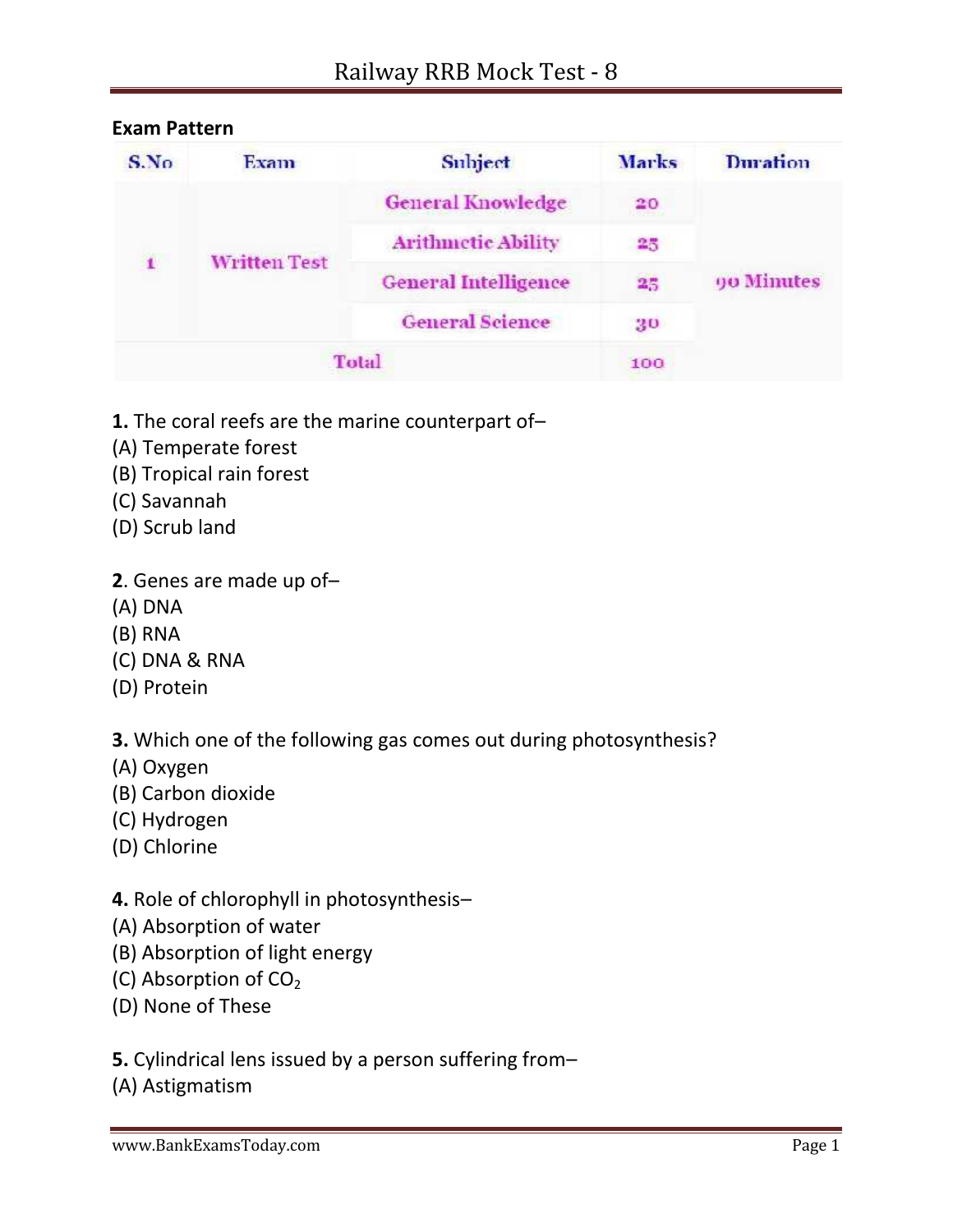(B) Myopia

(C) Hypermetropia

(D) Presbyopia

**6.** Whose experiments proved that the speed of light is always same?

(A) James Clark Maxwell

(B) Michelson and Marley

(C) Miller and Stanley

(D) Werner Heisenberg

**7.** How Many images can a man see if he stands between two plane mirrors inclined at an angle of 60°?

(A) 3

(B) 4

(C) 5

(D) 6

**8.** The conductivity of ideal superconductor is–

(A) Infinite

- (B) Very large
- (C) Very small
- (D) Zero

**9.** The resistance of an ideal voltmeter is

(A) Zero

(B) Very low

(C) Very high

(D) Infinite

10. Who was the founder of the Sufi order in India?

- (A) Khwaja Moinuddin chisti
- (B) Khwaja Qutubuddin Bakhtiyar kaki
- (C) Shaikh Nizamuddin Auliya
- (D) Shaikh Nasiruddin Mahmud

**11.** Who has been described as The" Akbar of the Sultanate" by Elliot? (A) Iltutmish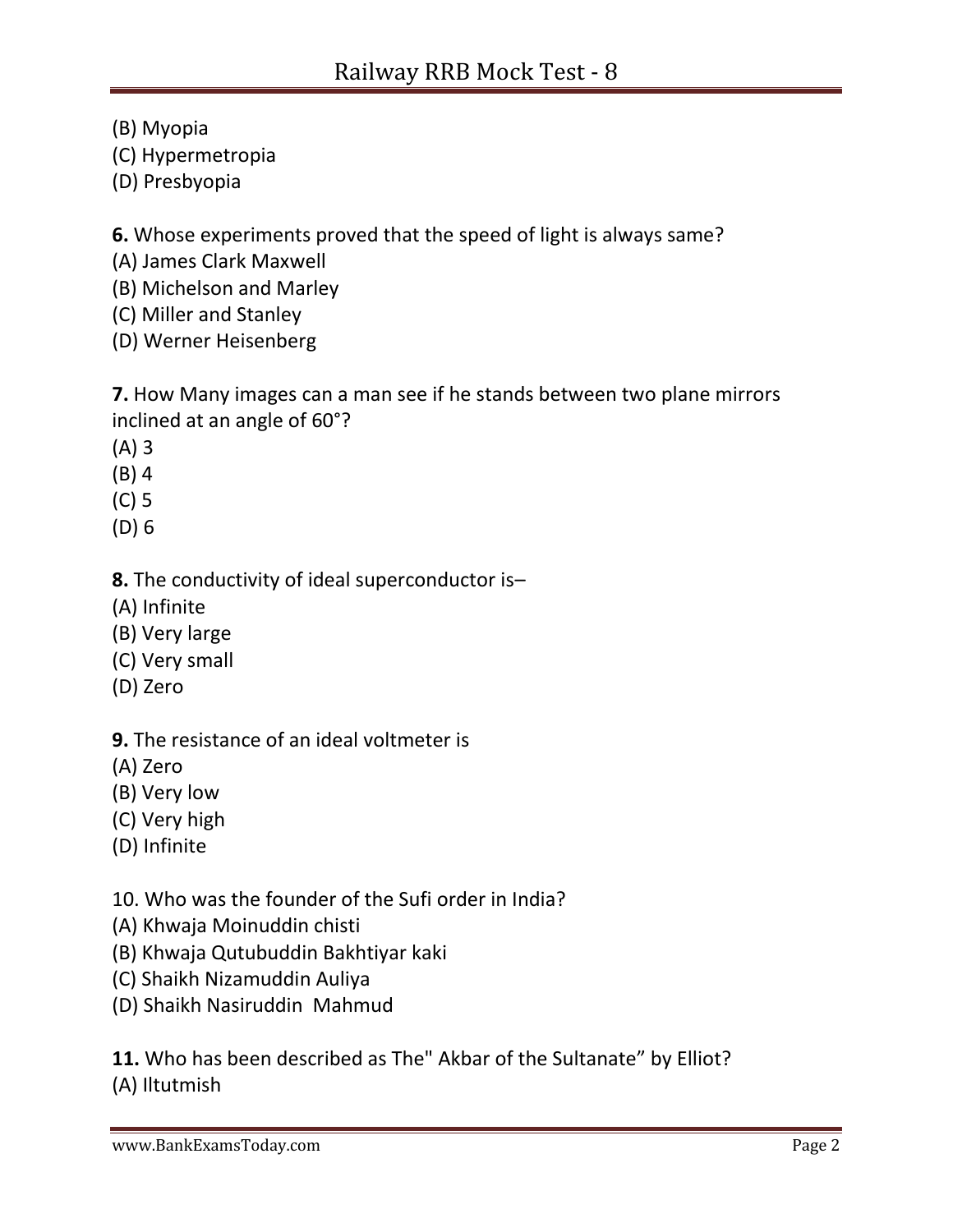(B) Balban

- (C) Alauddin Khalji
- (D) Firoz Tughlaq

**12.** Who was appointed Deputy Dewan of Murshidabad (Bengal) by Robert Clive after the Allahabad Treaty?

- (A) Mohd Raza Khan
- (B) Raja Shitab Rai
- (C) Rai Durlabh
- (D) Syed Gulam Hussain

# **13**. Where was Azad Hind Fauj setup ?

- (A) Japan
- (B) Burma
- (C) Singapore
- (D) England
- **14.** The Rowlett Act aimed at
- (A) Compulsory economic support to war efforts.
- (B) Imprisonment without trial and summary procedures for trial
- (C) Imposition of restriction on freedom of the press.
- (D) Suppression of the Khilafat movement

**15**. Which of the following Animals was not known to the Indus valley civilization?

- (A) Bull
- (B) Horse
- (C) Elephant
- (D) Giraffe

**16.** The Ancient name of North Bihar was

- (A) Vatsa
- (B) Vajji
- (C) Surasen
- (D) Avanti

**17.** Who among the following was contemporary of chingiz khan

(A) Mahmud Ghazanavi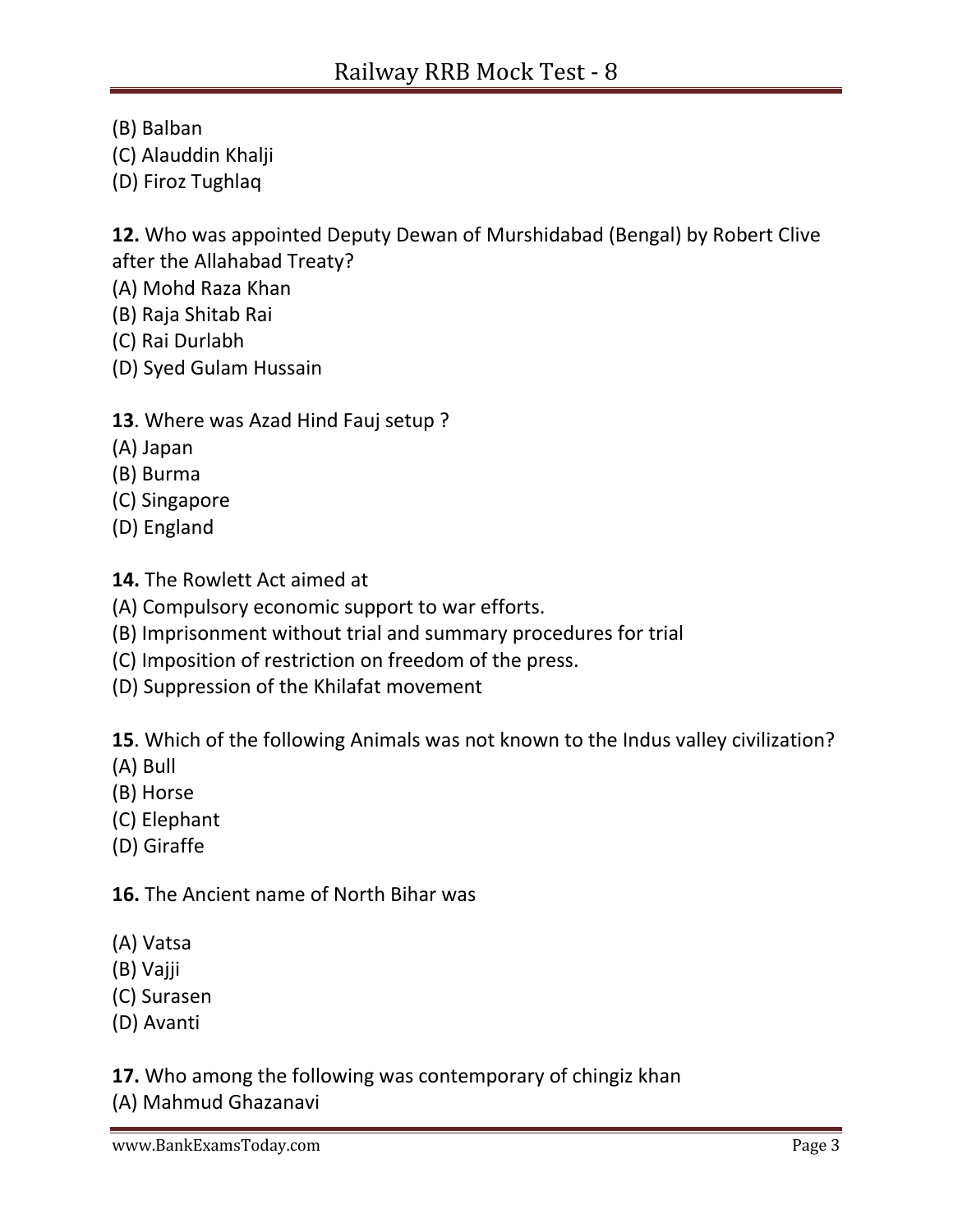- (B) Iltutmish
- (C) Alauddin khilji
- (D) Mohammad-bin-Tughlaq

**18**. Which Sikh Guru helped the rebel prince Khusro with money and blessing ?

- (A) Guru Hargovind
- (B) Guru Govind Singh
- (C) Guru Arjun dev
- (D) Guru Tegh Bahadur

**19.** Which one of the following pairs is matched correctly?

- (A) Supreme court of India  $\rightarrow$  Article 318
- (B) Election commission of India  $\rightarrow$  Article 324
- (C) Union public service commission  $\rightarrow$  Article 332
- (D) Attorney General  $\rightarrow$  Article 35

**20.** By whom Yavanika or curtain was introduced in Indian theatre?

- (A) Shaka
- (B) Greeks
- (C) Hunas
- (D) Persians

**21**. The office of Lokpal and Lokayukta in India is based on which one of the following ?

- (A) Parliamentary Commissioner of UK
- (B) Ombudsman in Scandinavia
- (C) Procurator General of Russia
- (D) Council of state in France

**22.** The presidential government operates on the principle of

- (A) Division of powers between centre and states.
- (B) Centralization of powers
- (C) Balance of powers.
- (D) Separation of powers

**23.** Who was the last ruler of Tuglaq dynasty of the Delhi sultanate ? (A) Firoz Shah Tughlaq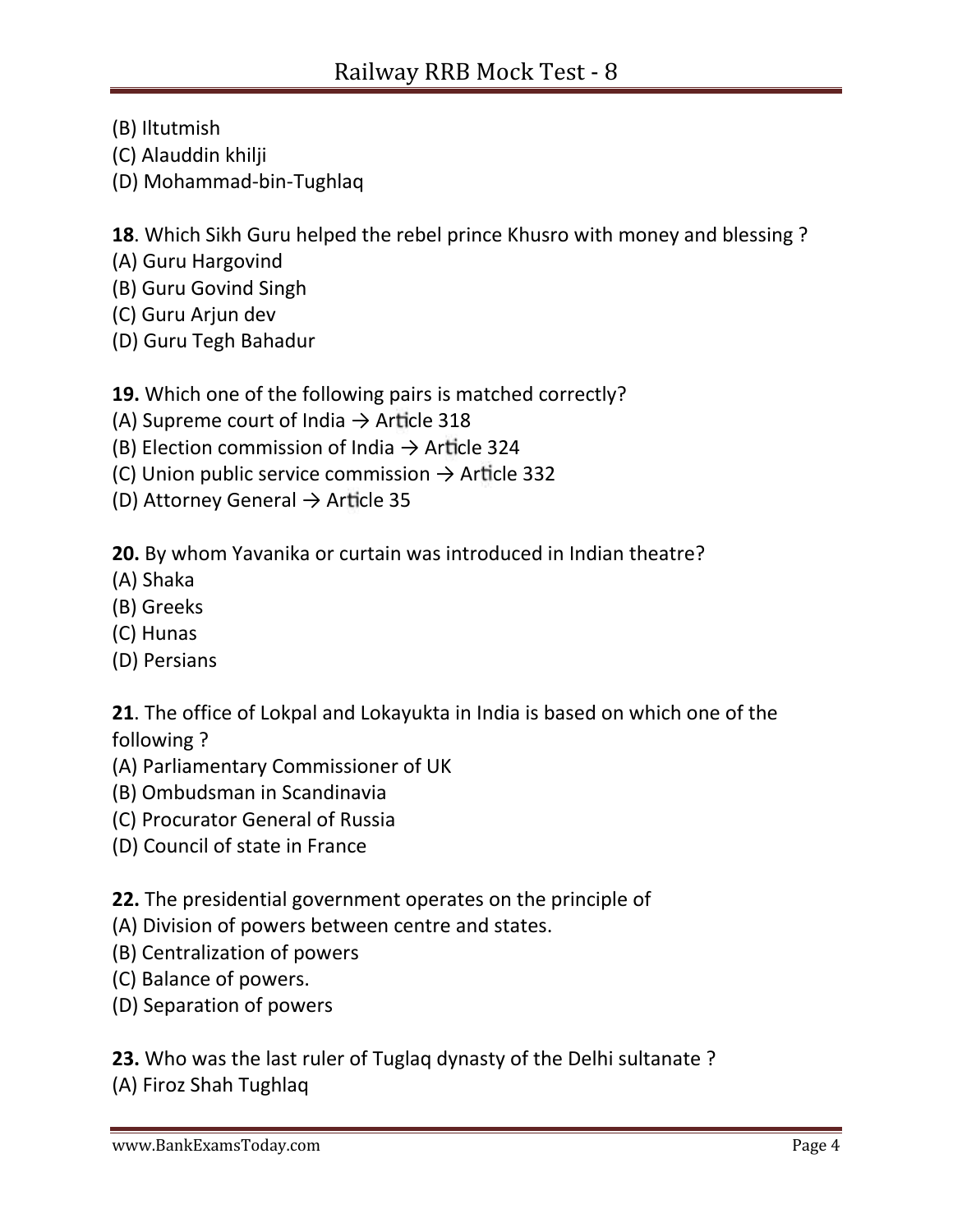- (B) Ghiyasuddin Tughlaq II
- (C) Mahmud Shah Tughlaq
- (D) Nasarat Shah

**24**. For which art Sonal Mansingh is famous?

- (A) Odissi dancing style
- (B) Vocal music
- (C) Painting
- (D) Instrumental music

## **25.** Which of the following is not related to "sitar"?

- (A) Amir Khusro
- (B) Ravi Shankar
- (C) Ustad Allauddin
- (D) Vilayat Ali Khan

**26.** Which of the following book is not authored by Karl Marx ?

- (A) German Ideology
- (B) Critique of the Gotha Programme
- (C) Paris Manuscripts
- (D) Science of Logic

# **27.** Gandhi described himself as a

- (A) Liberal
- (B) Socialist
- (C) Social democrat
- (D) Philosophical anarchist

**28.** Which amendment of the constitution of India limits the number of ministers?

- (A) 73rd
- $(B) 86<sup>th</sup>$
- $(C) 87^{th}$
- $(D) 91^{st}$

**29.** Which one of the following committees is not associated with Panchayti Raj in India ?

(A) Sadiq Ali committee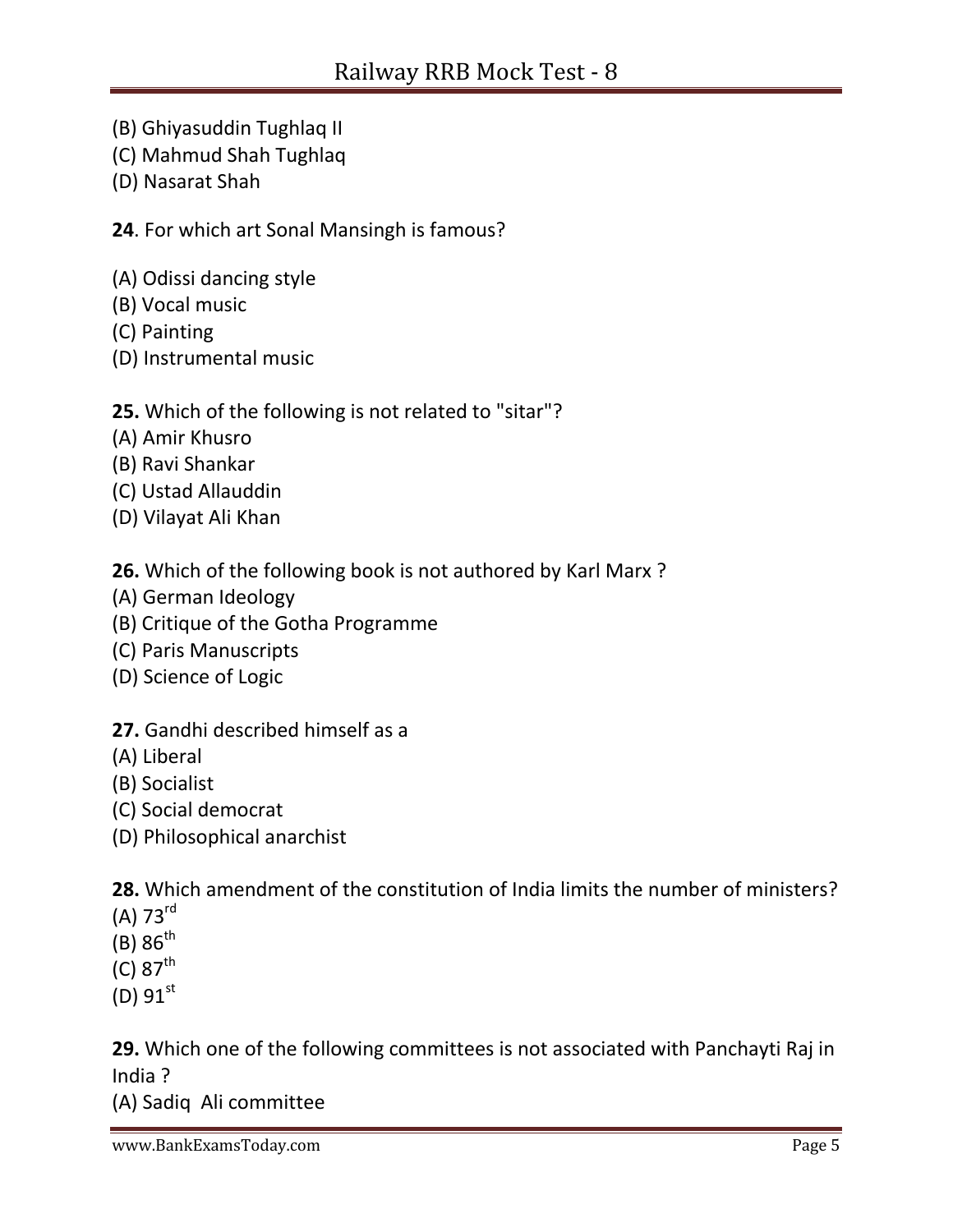- (B) Dinesh Goswami committee
- (C) L. M. Singhvi committee
- (D) P. K. Thungan committee

**30.** Which of the following resulted from Bretton woods conference?

- (A) United Nations
- (B) League of Nations
- (C) Institutions meant for checking nuclear proliferation
- (D) World Bank and IMF

### **31.** Maximum area of Manipur is

- (A) Plain
- (B) Hill
- (C) Plateau
- (D) Marsh (Daldal)

## **32.** Kapili River is tributary of which the following river?

- (A) Ganga
- (B) Gandak
- (C) Kosi
- (D) Brahmaputra

### **33.** Kerala is known in world for

- (A) Rubber
- (B) Sugarcane
- (C) Spices
- (D) Rice
- **34**. 'Moka' coffee is produced by
- (A) Iraq
- (B) Brazil
- (C) Argentina
- (D) Yaman
- **35.** Which is Organic Acid?
- (A) Citric Acid
- (B) Sulfuric Acid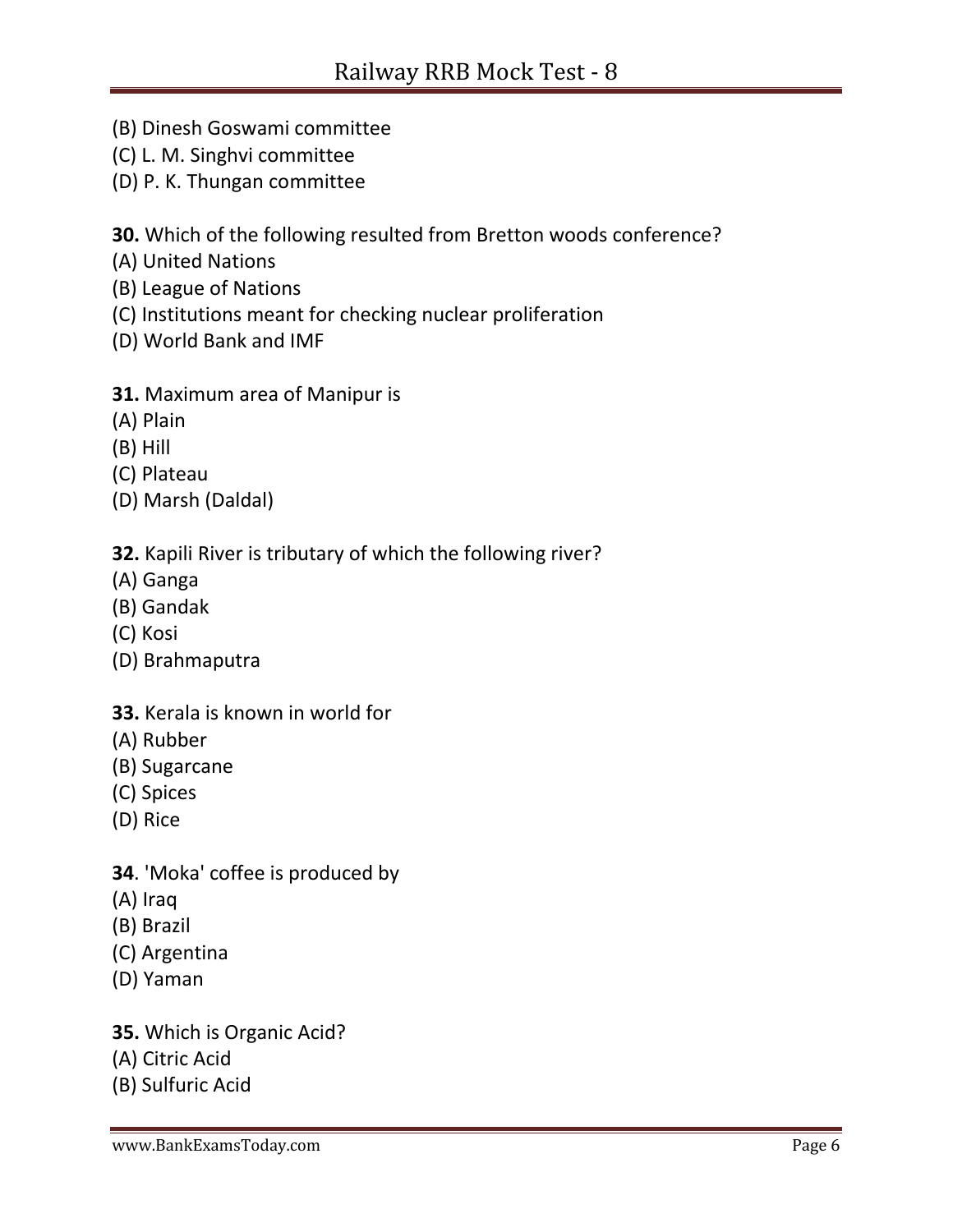- (C) Nitric Acid
- (D) Sulfurous Acid
- **36.** Baby Blue syndrome is because of
- (A) Phosphate
- (B) Sulphate
- (C) Carbonate
- (D) Nitrate

**37.** Collection of preserved plant specimens is called

- (A) Herbarium
- (B) Sanatorium
- (C) Planetarium
- (D) Sabhaghar

**38.** Which one is known as "flame of the forest" is -

- (A) Butea monosperma
- (B) Bauhinia variegata
- (C) Jacaranda mimosifolia
- (D) Tectona grandis

#### **39.** Minamata disease is caused by -

- (A) Mercury
- (B) Cadmium
- (C) Lead
- (D) Zinc

**40.** Which one of the following groups of organisms has significance in diagnosing the death by drowning?

- (A) Lichens
- (B) Protozoa
- (C) Cyanobacteria
- (D) Diatoms

**41**. Archaeopteryx is a connecting link between which of the following classes of animals ?

(A) Amphibia and Aves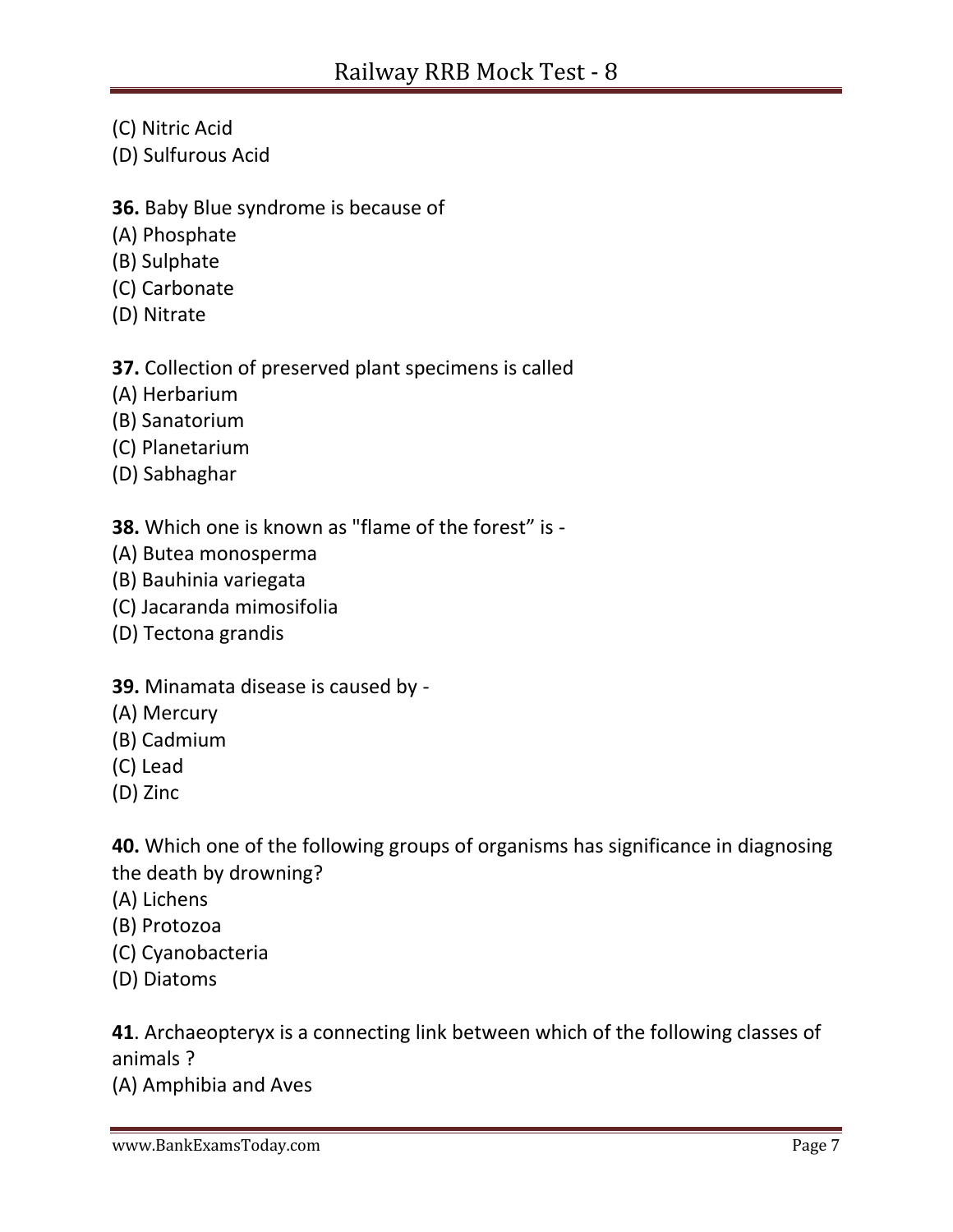- (B) Reptilia and Aves
- (C) Reptilia and mammalia
- (D) Aves and Mammalia
- **42**. Pearl is mainly constituted of
- (A) Calcium Oxalate
- (B) Calcium Sulphate
- (C) Calcium Carbonate
- (D) Calcium Oxide

### **43.** Buxa Tiger project is located in which state of India ?

- (A) Madhya Pradesh
- (B) Rajasthan
- (C) Gujarat
- (D) West Bengal

## **44.** In which of the following crop Azolla Anabaena bio fertilizer is used?

- (A) Wheat
- (B) Rice
- (C) Mustard
- (D) Cotton

**45.** By which process the sea water can be converted into pure water?

- (A) Deliquescence
- (B) Efflorescence
- (C) Electric separation
- (D) Reverse osmosis

#### **46.** Pheromones are found in -

- (A) Insects
- (B) Snakes
- (C) Birds
- (D) Bats

**47.** National Water Development Agency was established in the year-

- (A) 1969
- (B) 1970

www.BankExamsToday.com **Page 8**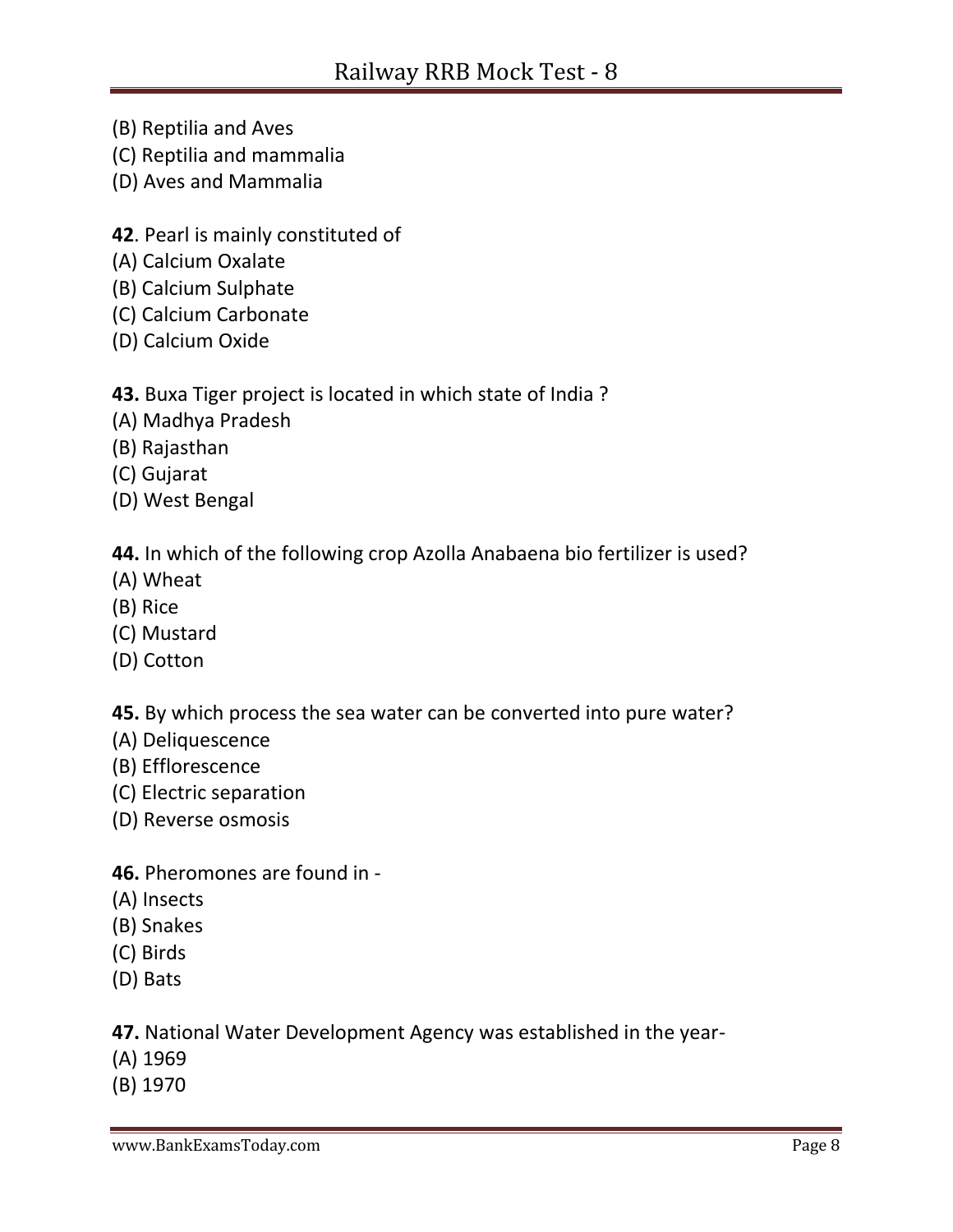(C) 1982

(D) 1990

**48.** 'Hot spot' of Bio diversity in India are -

(A) Western Himalayas and Eastern Ghat

(B) Western Himalayas and Sunderban

(C) Eastern Himalaya and Western Ghat

(D) Eastern Himalaya and Silent valley

**49.** Which one of the following changes occurs when salt is added in water?

(A) Boiling point increases and freezing point decreases

(B) Boiling point decreases and freezing point increased

(C) Both boiling point and freezing point decrease.

(D) Both boiling point and freezing increase.

**50**. Where is the famous "Finger lake Region'' located?

(A) Australia

- (B) Austria
- (C) U S A
- (D) Britain

**51.** When the productive capacity of the economic system of a state is inadequate to create sufficient number of jobs, it is called-

- (A) Seasonal unemployment
- (B) Structural unemployment
- (C) Disguised unemployment
- (D) Cyclic unemployment

**52.** Special Drawing Rights (SDRs) relate to

- (A) The World Bank
- (B) The Reserve Bank of India
- (C) The World Trade Organization
- (D) The International Monetary Fund

**53**. National Income is generated from

- (A) Any money making activity
- (B) Any laborious activity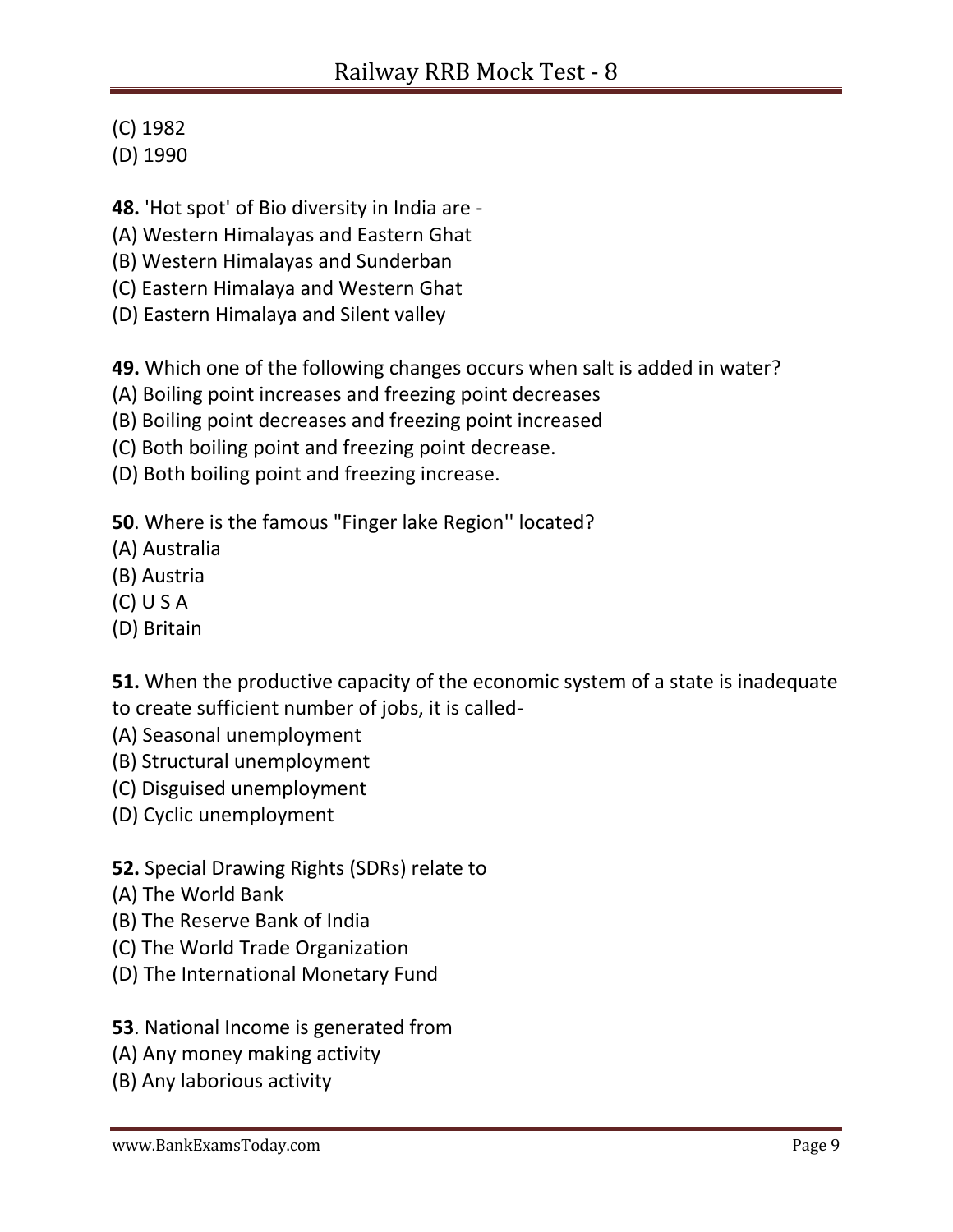- (C) Any profit making activity
- (D) Any productive activity

**54.** Washing of peeled vegetable removes which vitamin?

- (A) Vitamin E
- (B) Vitamin D
- (C) Vitamin C
- (D) Vitamin B

**55.** A person suffering from high blood pressure should avoid foods which are rich in -

- (A) Sodium
- (B) Iodine
- (C) Calcium
- (D) Iron

**56.** Number of saddle joints in human body is -

- (A) 10
- (B) 8
- (C) 4
- (D) 2

**57.** If heater coil is cut into two equal parts and only one part is used in the heater, the heat generated will be

- (A) Doubled
- (B) Four times
- (C) One fourth
- (D) Halved

**58.** If the electrical resistance of a typical substance suddenly drop to zero. Then the substance is called

- (A) Super conductor
- (B) Semi conductor
- (C) Conductor
- (D) Insulator

**59.** Stilt roots are found in -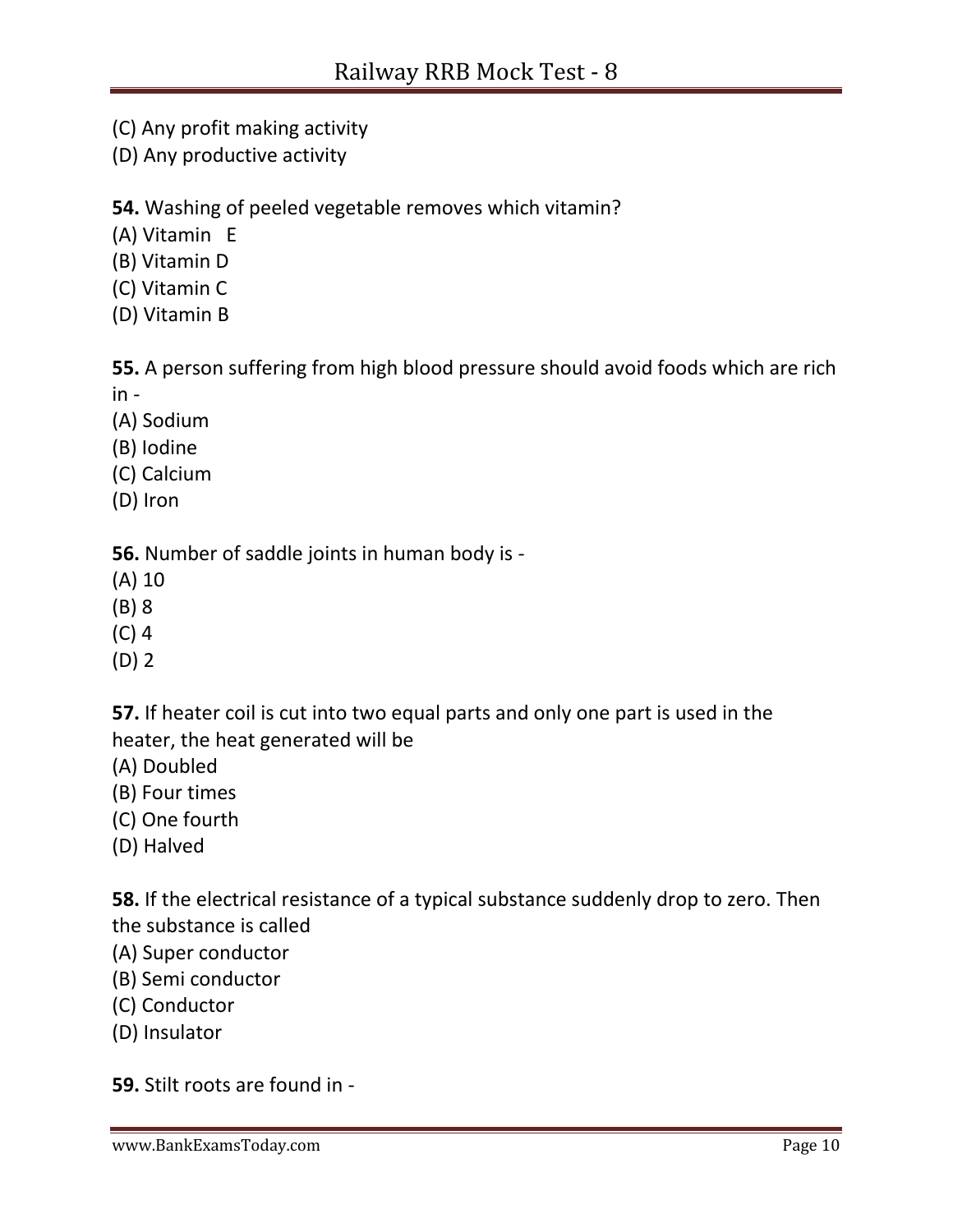- (A) Banyan
- (B) Maize
- (C) Mango
- (D) China rose
- **60.** Bio diversity is highest in -
- (A) Tundra zone
- (B) Prairie zone
- (C) Temperate zone
- (D) Tropic zone
- **61**. India's first under water tunnel to be set up in which state?
- (A) Maharashtra
- (B) New Delhi
- (C) Karnataka
- (D) Andhra Pradesh

**62.** Which of the following state government has signed an MOU with private helicopter service company PawanHans to boost tourism?

- (A) West Bengal
- (B) Odisha
- (C) Maharashtra
- (D) Karnataka

**63**. Recently which country has created three new military bodies as part of reforms to modernize its military and improve its fighting capacity?

- (A) Russia
- (B) China
- (C) Japan
- (D) France

**64.** Indian Space Research Organization (ISRO) has decided to setup India's first space park in which city?

- (A) Mumbai
- (B) Jaipur
- (C) Bengaluru
- (D) Vishakhapatnam

www.BankExamsToday.com **Page 11**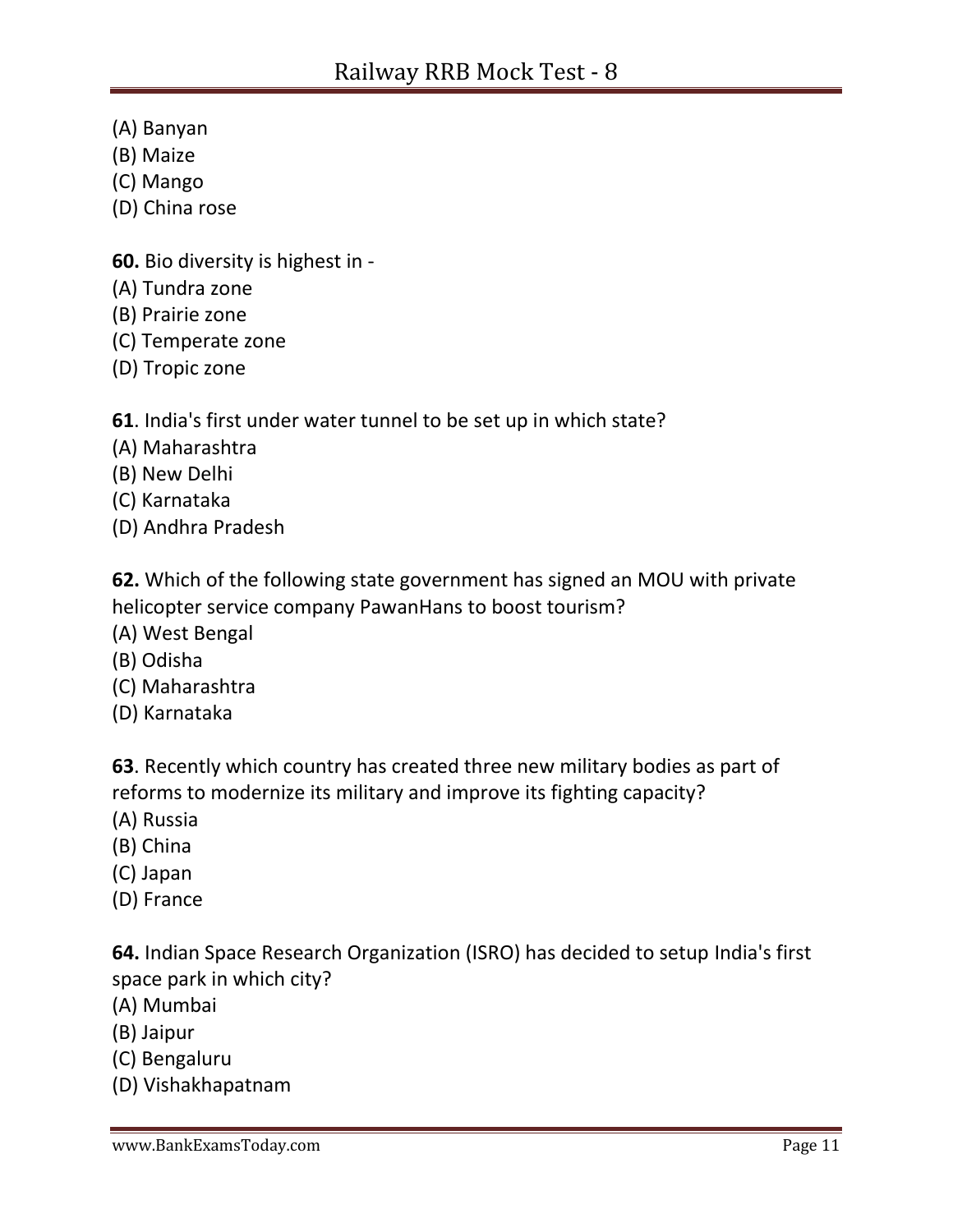**65.** "Shakti -2016" a counter terrorism and counter insurgency joint between India-France began in which state?

(A) Puducherry

(B) Karnataka

- (C) Gujarat
- (D) Rajasthan

**66.** Which of the following states is not approved by ministry of urban development under Atal Mission for rejuvenation and Urban Transformation (AMRUT) Scheme?

- (A) Haryana
- (B) Telangana
- (C) Uttarakhand
- (D) Rajasthan

**67.** Recently ' Vaman Diva' has been selected as the logo of the first make in India (MII) week which state is hosting Make in India week?

- (A) Karnataka
- (B) Rajasthan
- (C) New Delhi
- (D) Maharashtra

**68.** CIRB Hisar becomes second Institute to clone buffalo in India. What is the name given to this cloned buffalo?

- (A) CIRB Yash
- (B) CIRB Gaurav
- (C) CIRB Ashok
- (D) CIRB Utkarsh

**69.** Mullaperiyar Dam is a matter of dispute between Tamil Nadu and

(A) Andhra Pradesh

\_\_\_\_\_\_\_\_\_\_.

- (B) Kerala
- (C) Karnataka
- (D) Pondicherry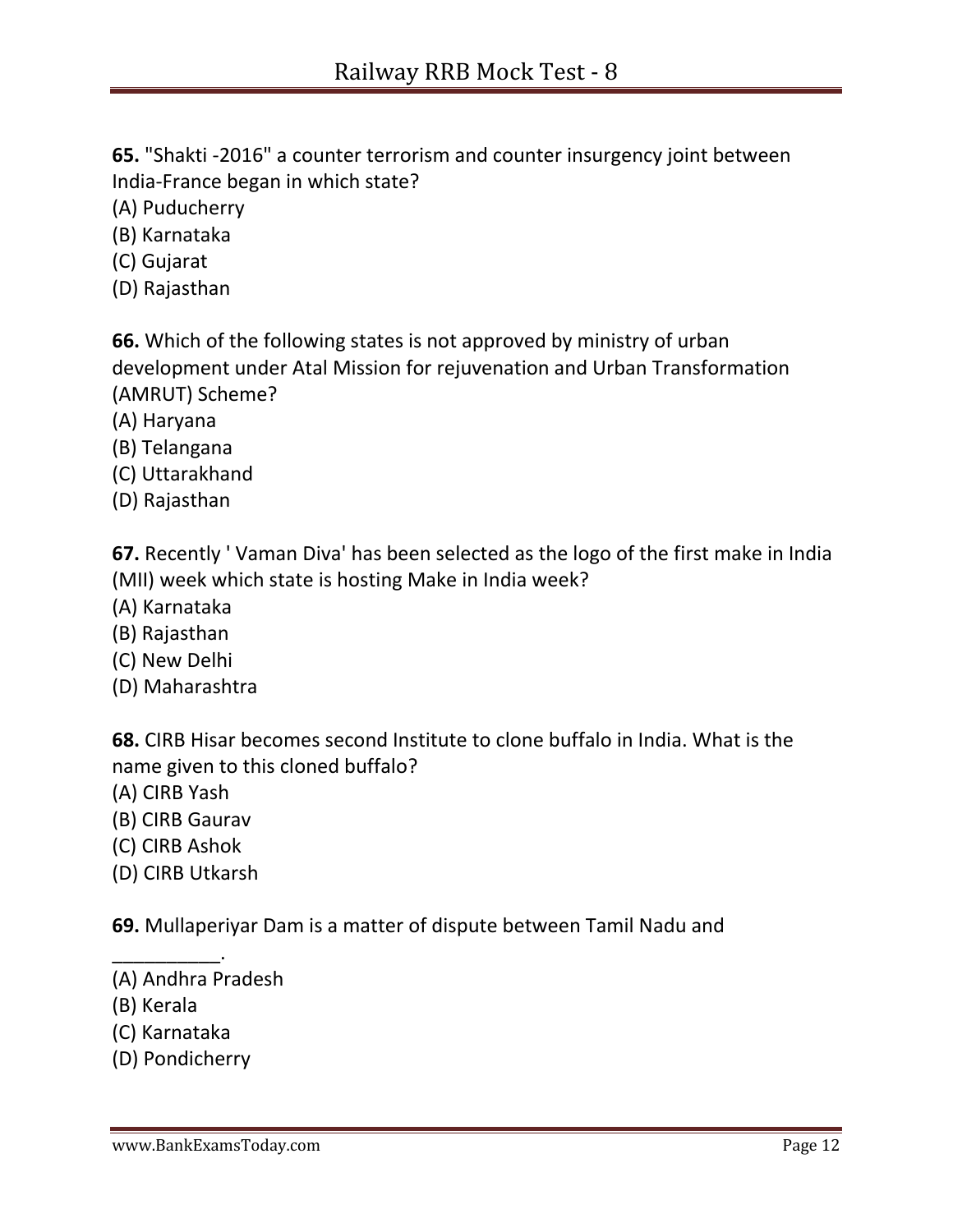**70.** Babhali Barrage issue a matter of dispute between Maharashtra and

- \_\_\_\_\_\_\_\_. (A) Karnataka
- (B) Andhra Pradesh
- (C) Goa
- (D) Madhya Pradesh

**71.** Some words are coded below with numbers. SEEMA WANTS WATER  $\rightarrow$  1 2 3 WATER IS BLUE  $\rightarrow$  145 SEEMA HAS BLUE DRESSES  $\rightarrow$  2467 SANGEETA HAS WATER  $\rightarrow$  718 then SANGEETA WANTS BLUE DRESSES = ? (A) 8 3 4 6 (B) 8 2 5 6 (C) 7 2 4 6 (D) 8 5 4 6

**72.** Insert the missing letter. D K G N ? Q M T (A) O (B) P (C) J (D) K

**73.** A magician called following to the stage, whom will he call next? Beena, Dilip, Farookh, Harish, ?

- (A) Pradeep
- (B) Jai
- (C) Meenal
- (D) Vijay

**74.** 1/A, C/3, 5/E, ? (A) G/7

(B) 7/G

(C) 8/H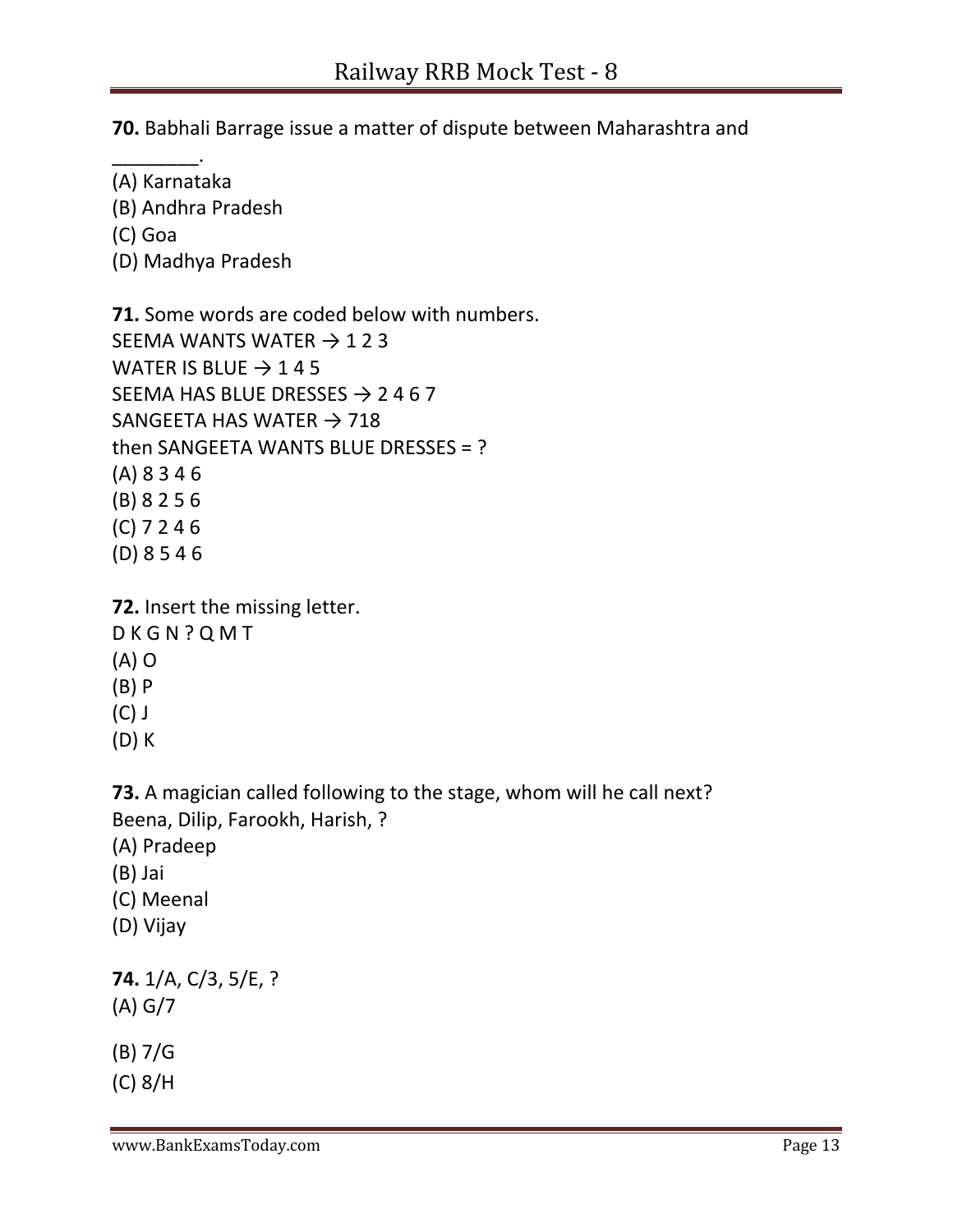(D) H/8

- **75.** 7, 15, 32, ?, 138, 281
- (A) 66
- (B) 67
- (C) 65
- (D) 85

**76.** Which of the following would come third in the english dictionary?

- (A) Dialysis
- (B) Diamond
- (C) Diarchy
- (D) Dinner

**77.** A, E, I, ?, U (A) M (B) P (C) O

(D) W

**78.** Insert the missing number.

18, 8, –2, –12, ?  $(A) -8$  $(B) -18$  $(C) -22$  $(D) -20$ 

**79.** A doctor gives Savita five tablets asking her to take each one after half an hour. How long will she take to finish all the tablets?

- (A) 1.5 hours
- (B) 2 hours
- (C) 2.5 hours
- (D) 3 hours

**80**. B : C : D : : A : E : ? (A) F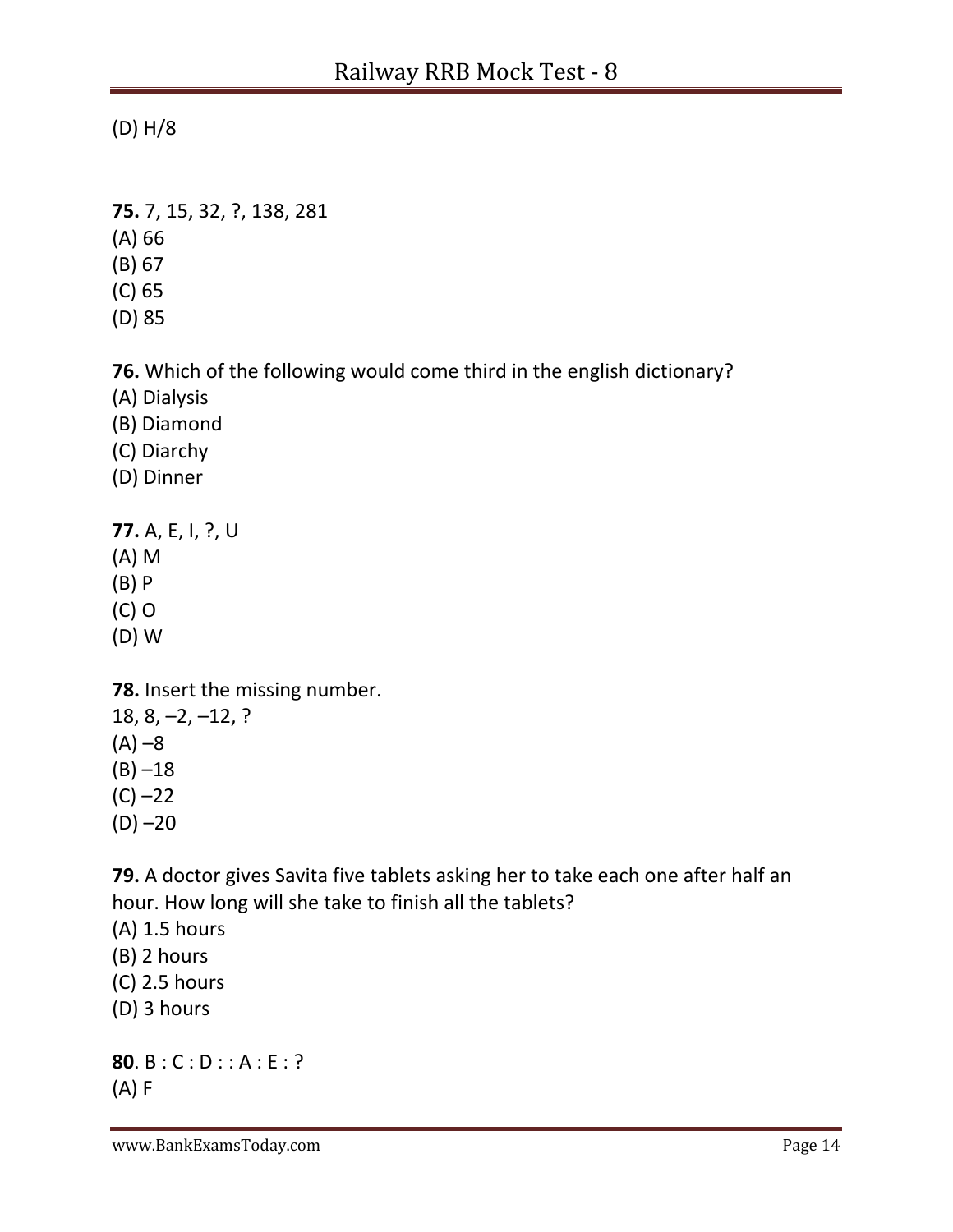(B) G

(C) I

(D) U

**81.** In a certain code rhyme is written as MEYRH, then how will CAMEL be written?

- (A) ELMCA
- (B) LEMAC
- (C) ELMAC
- (D) ACMLE

**82.** What is the remainder when 7<sup>700</sup> is divided by 100?

- (A) 1
- (B) 61
- (C) 41
- (D) 21

83. 9/16 of a number is 51 greater than 50% of the number. Then the number is?

- (A) 832
- (B) 704
- (C) 960
- (D) 816

**84.** Cost of two articles are in the ratio 3 : 2 on the first there is 40% loss and on the second 30% gain, the overall percentage of loss?

- (A) 12%
- (B) 30%
- (C) 40%
- (D) 10%

**85.** The square root of "0.0676 × 0.04" is?

(A) 52

- (B) 0.52
- (C) 5.2
- (D) 0.052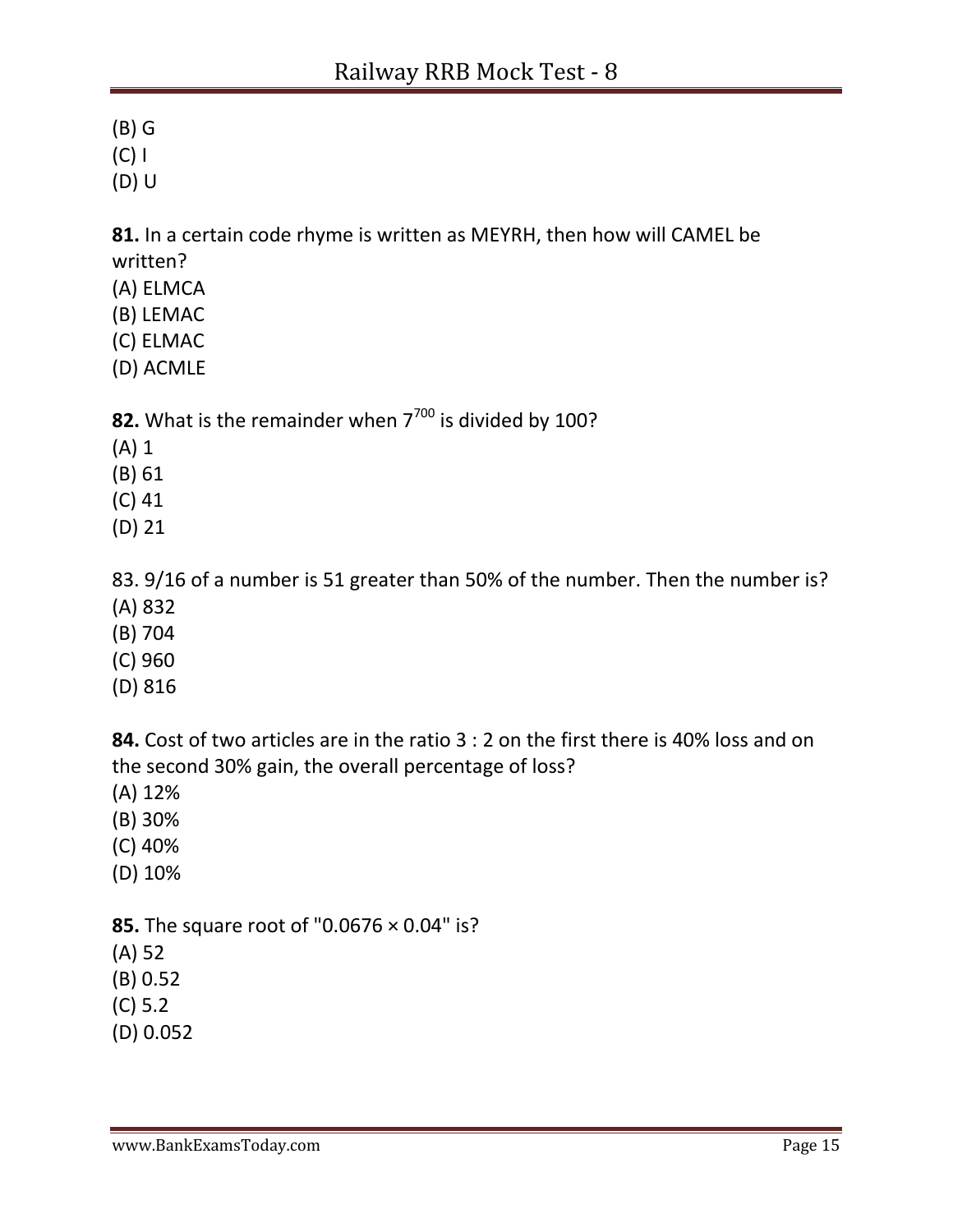**86.** The average of 6 numbers is 8. What should be added to it to make the average 9?

- (A) 15
- (B) 16
- (C) 17
- (D) 18

**87.** A sum of money becomes double in 5 years at certain compound interest rate. Then it will become 8 time in years.

- (A) 10
- (B) 15
- (C) 20
- (D) 25

**88.** If 'x' men can complete a work in 8 days and (x + 4) men can complete the work in 6 days then  $x = ?$ 

- (A) 10
- (B) 6
- (C) 12
- (D) 24

**89.** Counting from 1 to 1000 the total numbers that are divisible by 3 and 5?

- (A) 467
- (B) 533
- (C) 466
- (D) 333
- **90.** 70% of 280 is same as (A) 35% of 140 (B) 7% of 28 (C) 40% of 490 (D) 40% of 160

**91.** If an article is sold at 10% gain, instead of 10% loss the merchant would have got Rs. 25 more, the cost price is? (A) Rs. 250 (B) Rs. 175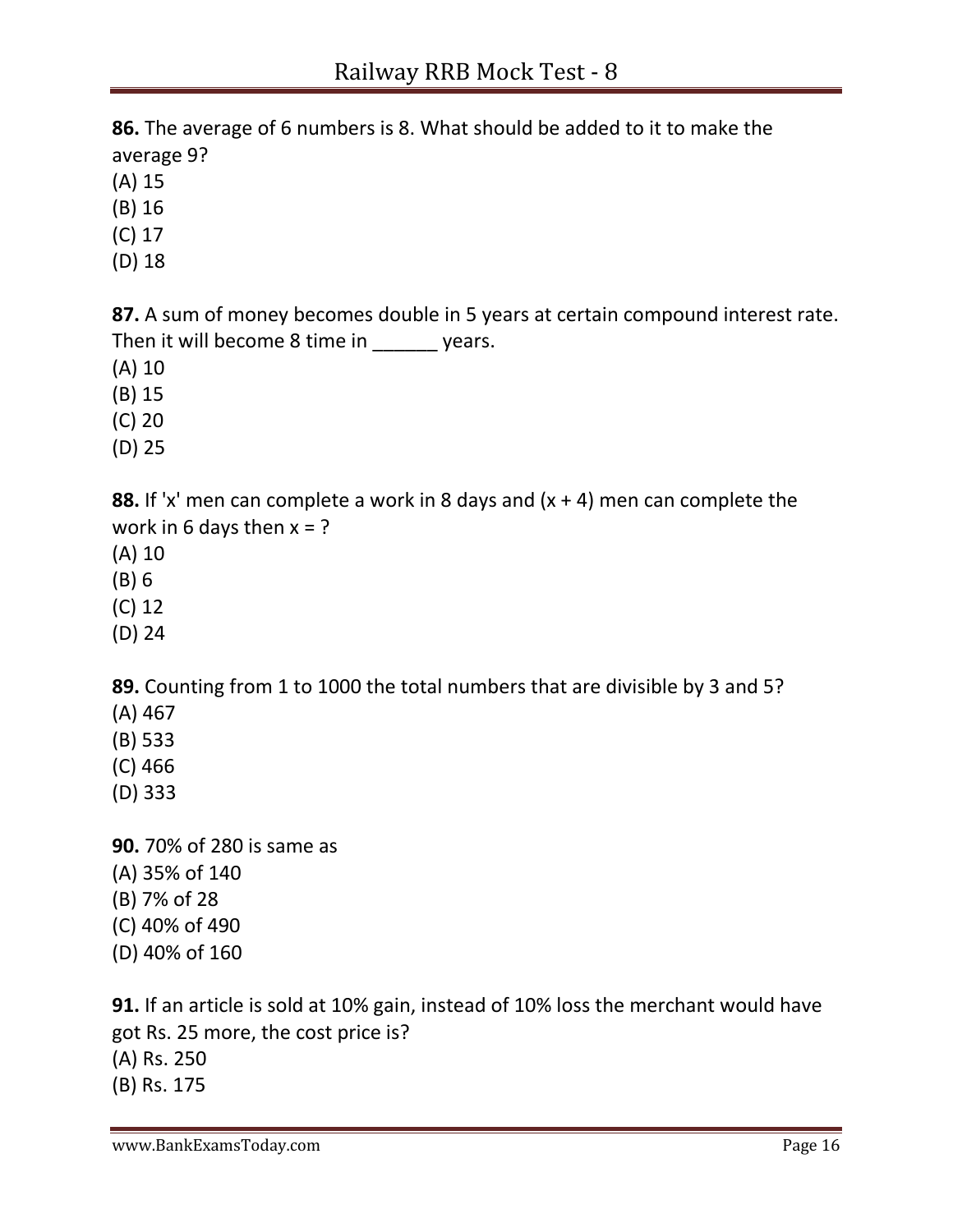(C) Rs. 125

(D) Rs. 180

**92**. When certain quantity of sugar is sold at Rs. 11 per kg the gain is 10%. If the total gain is 50 Rs. what is the quantity of sugar sold?

(A) 100 kg

- (B) 50 kg
- (C) 60 kg
- (D) 80 kg

**93.** The sun of a number and its reciprocal is one eighth of 34. What is the product of number and its square root?

(A) 8

(B) 32

(C) 27

(D) 34

**94.** The total surface area of a right cone of height 14 cm and base radius 7 cm is? (A) 462  $cm<sup>2</sup>$ 

- (B) 344.35  $cm<sup>2</sup>$
- (C) 498.35  $cm<sup>2</sup>$
- (D) 444.6  $cm<sup>2</sup>$

**95.** The ratio of radius and height of a right circular cone is 3 : 4, and the volume is 96 π cm $^3.$  The curved surface area of cone will be?

(A) 42  $\pi$  cm<sup>2</sup> (B) 48  $π$  cm<sup>2</sup> (C) 60  $\pi$  cm<sup>2</sup> (D) 36  $π$  cm<sup>2</sup>

**96.** The sum of diagonals of a rhombus is 10 m and its area is 9  $m^2$ . What is the sum of square of its diagonals?

(A) 36  $m<sup>2</sup>$ 

(B) 64  $m<sup>2</sup>$ 

(C) 84  $m<sup>2</sup>$ 

(D)  $100 \text{ m}^2$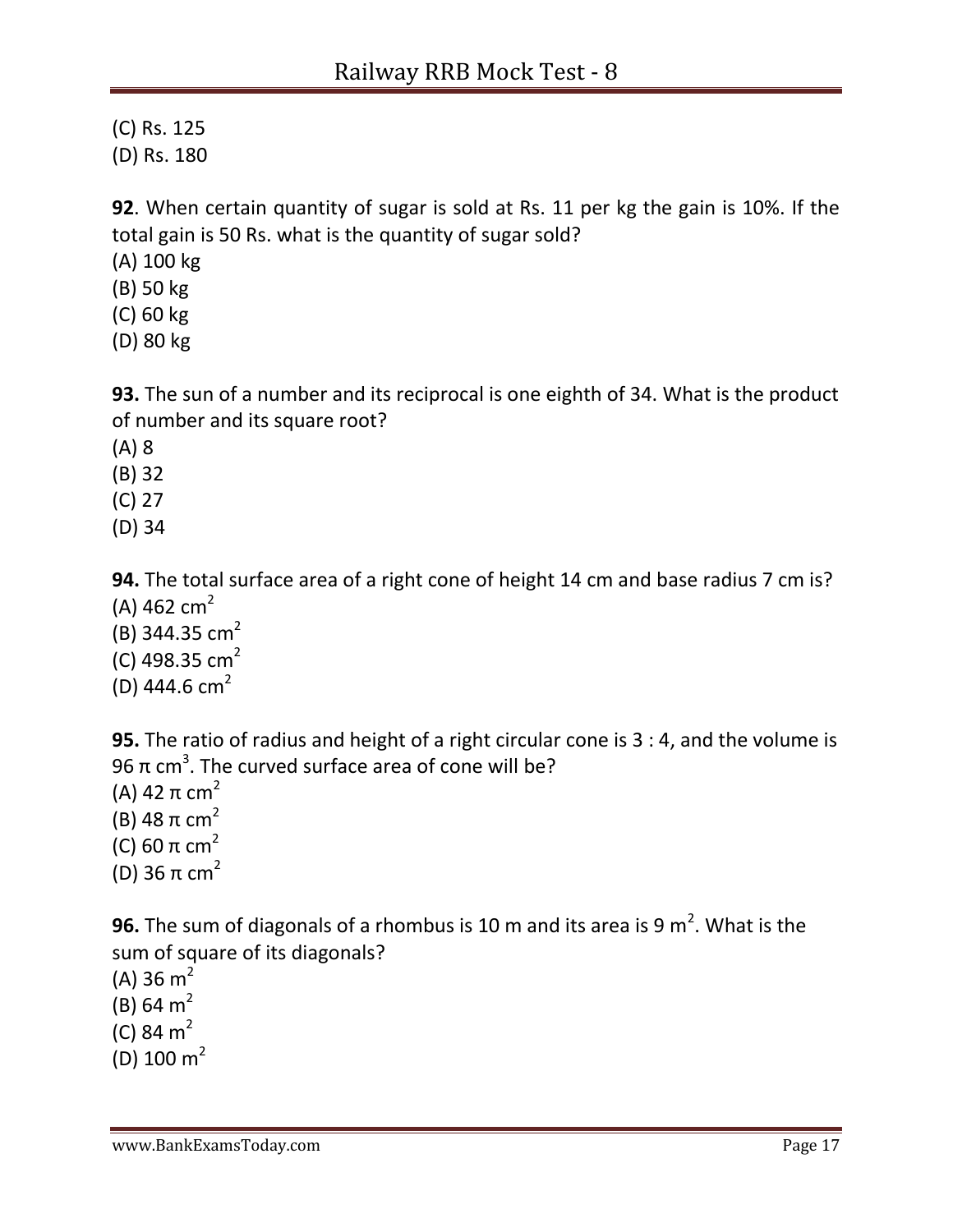**97.** A man in a bus notices that he can count 21 telephone poles in one minute. If the distance between each pole is 50 m, then at what speed the bus is running? (in km/hr)

- (A) 54
- (B) 60
- (C) 64
- (D) 72

**98.** The value of furniture is Rs. 9000. If its value depreciates at 10% per annum, then after 3 years the value of furniture will be?

- (A) Rs. 6500
- (B) Rs. 6432
- (C) Rs. 6561
- (D) Rs. 6300

**99.** If the internal angle of a polygon is 7/6 times than that of a hexagon. Then number of sides in the polygon is -------

- (A) 8
- (B) 9
- (C) 10
- (D) 7

**100.** A boat goes downstream in one third he time it takes to go upstream. The ratio of speed of boat in still water to that of stream is?

- (A) 3 : 1
- (B) 1 : 3
- $(C) 1 : 2$
- (D) 2 : 1

|   | 11 |              | $21 \mid B$ |              | 31 B 41        |   |    |   | $B$   51   B             |                         |      | 61 D 71 A |              | 81  | $\overline{A}$ | 91  |   |
|---|----|--------------|-------------|--------------|----------------|---|----|---|--------------------------|-------------------------|------|-----------|--------------|-----|----------------|-----|---|
|   |    | $\mathsf{A}$ | 22 D        |              | 32 D 42 C 52 D |   |    |   |                          |                         |      | 62 C 72   | $\mathsf{C}$ | -82 | $\mathsf{A}$   | 92  | B |
|   |    | $\mathsf{C}$ |             |              | 23 C 33 C      |   | 43 | D | 53   A                   |                         |      | 63 B 73   | B            | -83 | D              | -93 | A |
| B | 14 | B            | 24          | $\mathsf{A}$ | 34             | D | 44 | B | $^{\circ}$ 54 $_{\circ}$ | $\overline{\mathsf{C}}$ | 64 C | 74        | $\mathsf{A}$ | 84  | $\mathsf{A}$   | 94  |   |

Answers

www.BankExamsToday.com **Page 18**